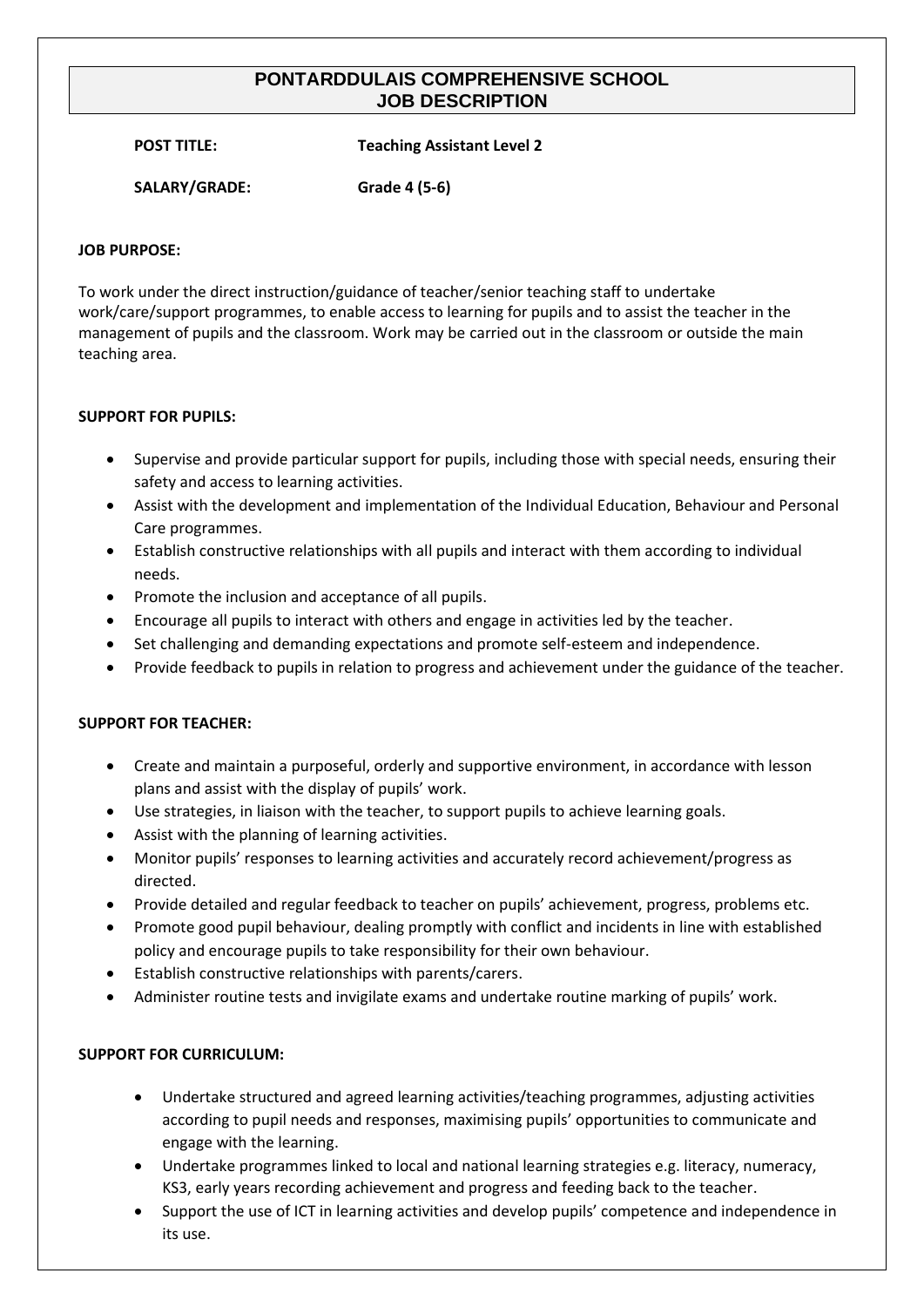• Prepare, maintain and use equipment/resources required to meet the lesson plans/relevant learning activities and assist pupils in their use.

## **SUPPORT FOR SCHOOL:**

- Be aware of and comply with policies and procedures relating to child protection, health, safety and security, confidentiality and data protection, reporting all concerns to an appropriate person.
- Be aware of and support difference and ensure all pupils have equal access to opportunities to learn and develop.
- Contribute to the overall ethos/work/aims of the school.
- Contribute to the overall ethos/work/aims of the school.
- Attend and participate in relevant meetings as required.
- Participate in training and other learning activities and performance development as required.
- Assist with the supervision of pupils out of lesson times, including before and after school and at lunchtime.
- Accompany teaching staff and pupils on visits, trips and out of school activities as required and take responsibility for a group under the supervision of the teacher.

## **GENERAL DUTIES:**

- To ensure that all activities are carried out in accordance with Equal Opportunities legislation and the City and County of Swansea Equal Opportunity policy.
- To undertake the personal health and safety responsibilities within the HASAWA 1974.
- To undertake any other duties as may reasonably be required commensurate with the level of the post. This will include supporting other pupils in line with the needs of the STF unit.
- The Authority retains the right to implement changes in job descriptions to reflect changes in the demands of the post and this will be done in consultation with you.